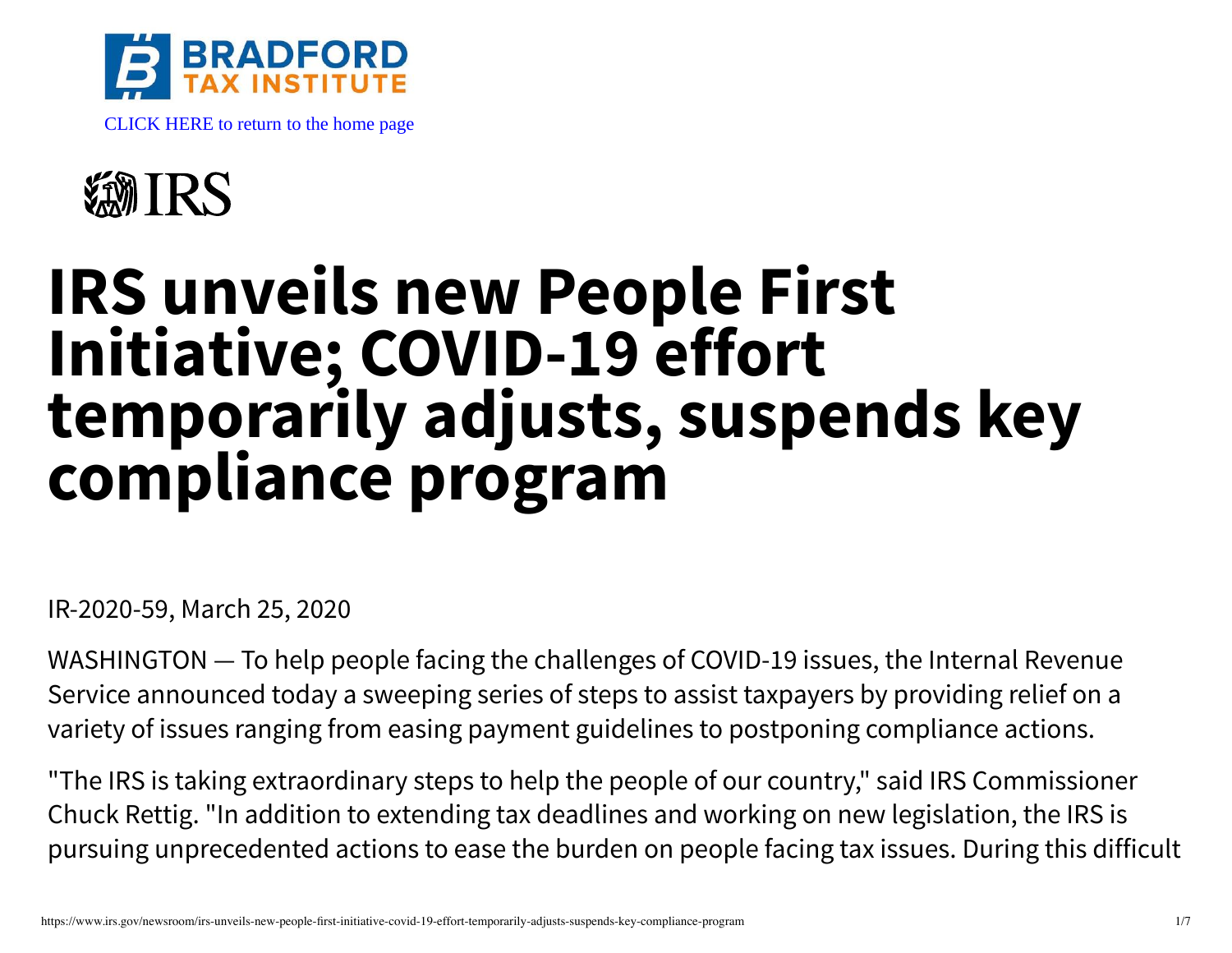time, we want people working together, focused on their well-being, helping each other and others less fortunate."

"The new IRS People First Initiative provides immediate relief to help people facing uncertainty over taxes," Rettig added "We are temporarily adjusting our processes to help people and businesses during these uncertain times. We are facing this together, and we want to be part of the solution to improve the lives of all people in our country."

These new changes include issues ranging from postponing certain payments related to Installment Agreements and Offers in Compromise to collection and limiting certain enforcement actions. The IRS will be temporarily modifying the following activities as soon as possible; the projected start date will be April 1 and the effort will initially run through July 15. During this period, to the maximum extent possible, the IRS will avoid in-person contacts. However, the IRS will continue to take steps where necessary to protect all applicable statutes of limitations.

"IRS employees care about our people and our country, and they have a strong desire to help improve this situation," Rettig said. "These new actions reflect just one of many ways our employees are working hard every day to assist the nation. We care, a lot. IRS employees are actively engaged, and they have always delivered for their communities and our country. The People First Initiative is designed to help people take care of themselves and is a key part of our ongoing response to the coronavirus effort."

More specifics about the implementation of these provisions will be shared soon. Highlights of the key actions in the IRS People First Initiative include: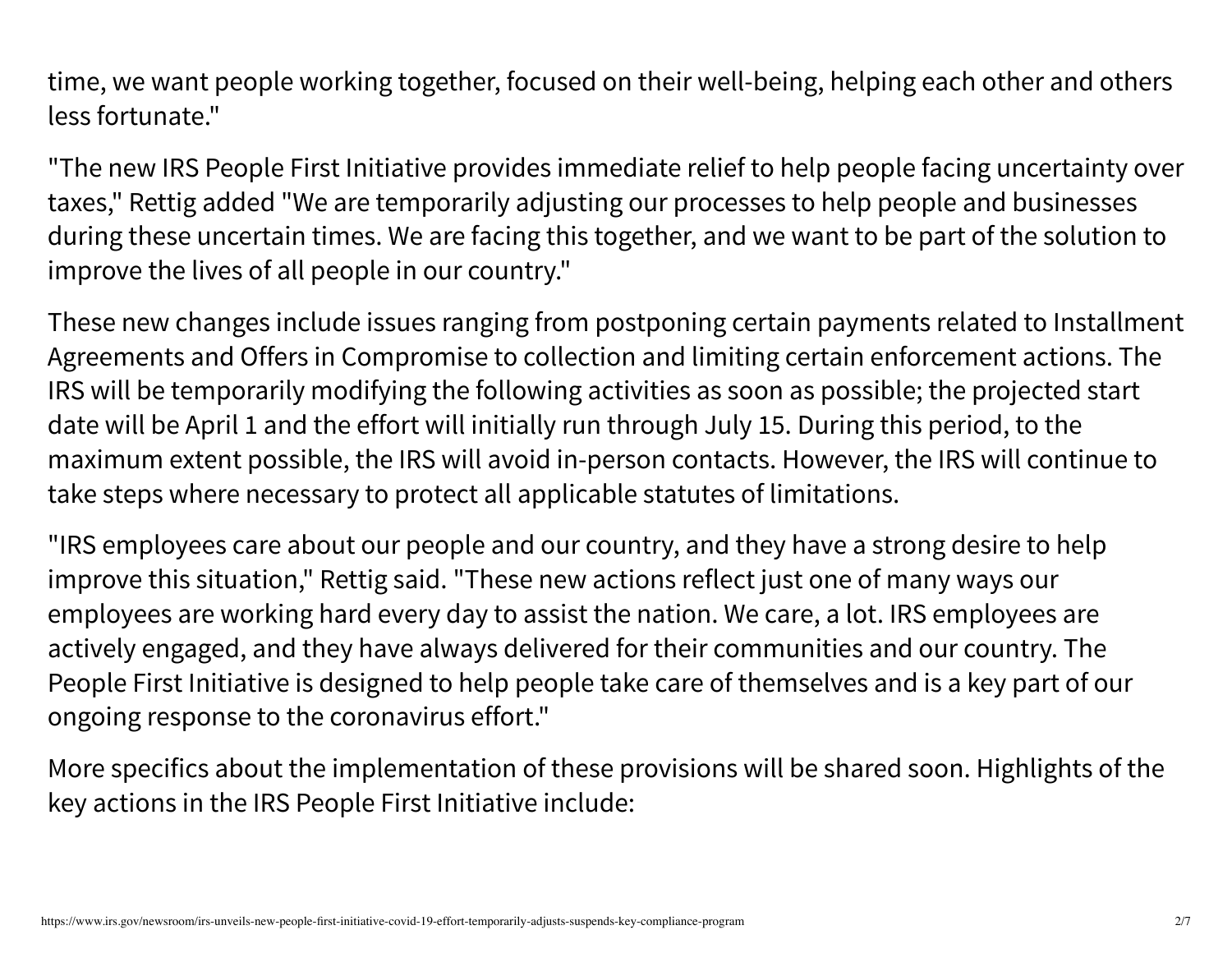**Existing Installment Agreements** –For taxpayers under an existing Installment Agreement, payments due between April 1 and July 15, 2020 are suspended. Taxpayers who are currently unable to comply with the terms of an Installment Payment Agreement, including a Direct Deposit Installment Agreement, may suspend payments during this period if they prefer. Furthermore, the IRS will not default any Installment Agreements during this period. By law, interest will continue to accrue on any unpaid balances.

**New Installment Agreements** – The IRS reminds people unable to fully pay their federal taxes that they can resolve outstanding liabilities by entering into a monthly payment agreement with the IRS. See IRS.gov for further information.

**Offers in Compromise (OIC)** – The IRS is taking several steps to assist taxpayers in various stages of the OIC process:

- **Pending OIC applications** The IRS will allow taxpayers until July 15 to provide requested additional information to support a pending OIC. In addition, the IRS will not close any pending OIC request before July 15, 2020, without the taxpayer's consent.
- **OIC Payments** Taxpayers have the option of suspending all payments on accepted OICs until  $\bullet$ July 15, 2020, although by law interest will continue to accrue on any unpaid balances.
- **Delinquent Return Filings** The IRS will not default an OIC for those taxpayers who are  $\bullet$ delinquent in filing their tax return for tax year 2018. However, taxpayers should file any delinquent 2018 return (and their 2019 return) on or before July 15, 2020.
- **New OIC Applications –** The IRS reminds people facing a liability exceeding their net worth that  $\bullet$ the OIC process is designed to resolve outstanding tax liabilities by providing a "Fresh Start." Further information is available at IRS.gov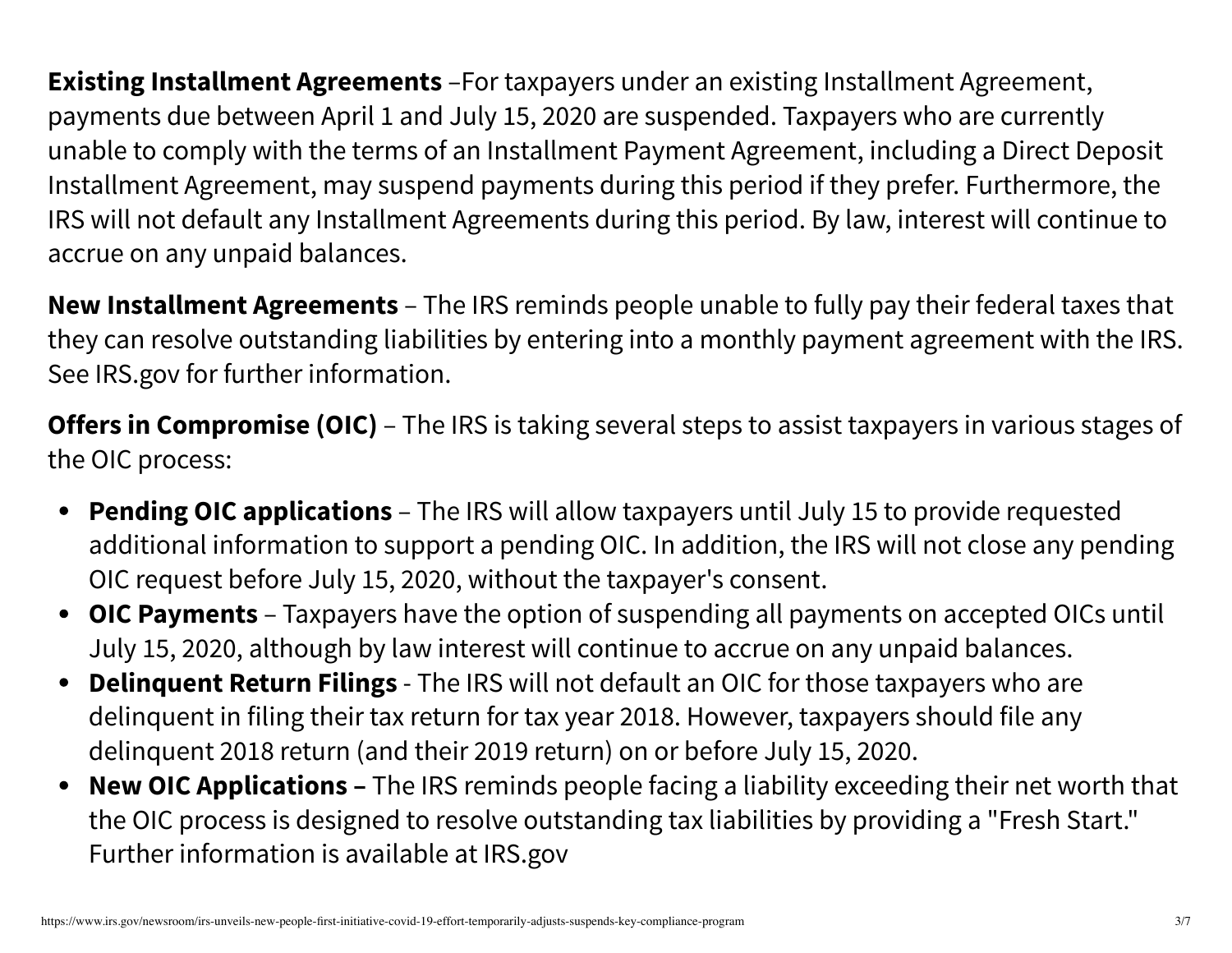**Non-Filers** –The IRS reminds people who have not filed their return for tax years before 2019 that they should file their delinquent returns. More than 1 million households that haven't filed tax returns during the last three years are actually owed refunds; they still have time to claim these refunds. Many should consider contacting a tax professional to consider various available options since the time to receive such refunds is limited by statute. Once delinquent returns have been filed, taxpayers with a tax liability should consider taking the opportunity to resolve any outstanding liabilities by entering into an Installment Agreement or an Offer in Compromise with the IRS to obtain a "Fresh Start." See IRS.gov for further information.

**Field Collection Activities** - Liens and levies (including any seizures of a personal residence) initiated by field revenue officers will be suspended during this period. However, field revenue officers will continue to pursue high-income non-filers and perform other similar activities where warranted.

**Automated Liens and Levies** – New automatic, systemic liens and levies will be suspended during this period.

**Passport Certifications to the State Department** – IRS will suspend new certifications to the Department of State for taxpayers who are "seriously delinquent" during this period. These taxpayers are encouraged to submit a request for an Installment Agreement or, if applicable, an OIC during this period. Certification prevents taxpayers from receiving or renewing passports.

**Private Debt Collection** – New delinguent accounts will not be forwarded by the IRS to private collection agencies to work during this period.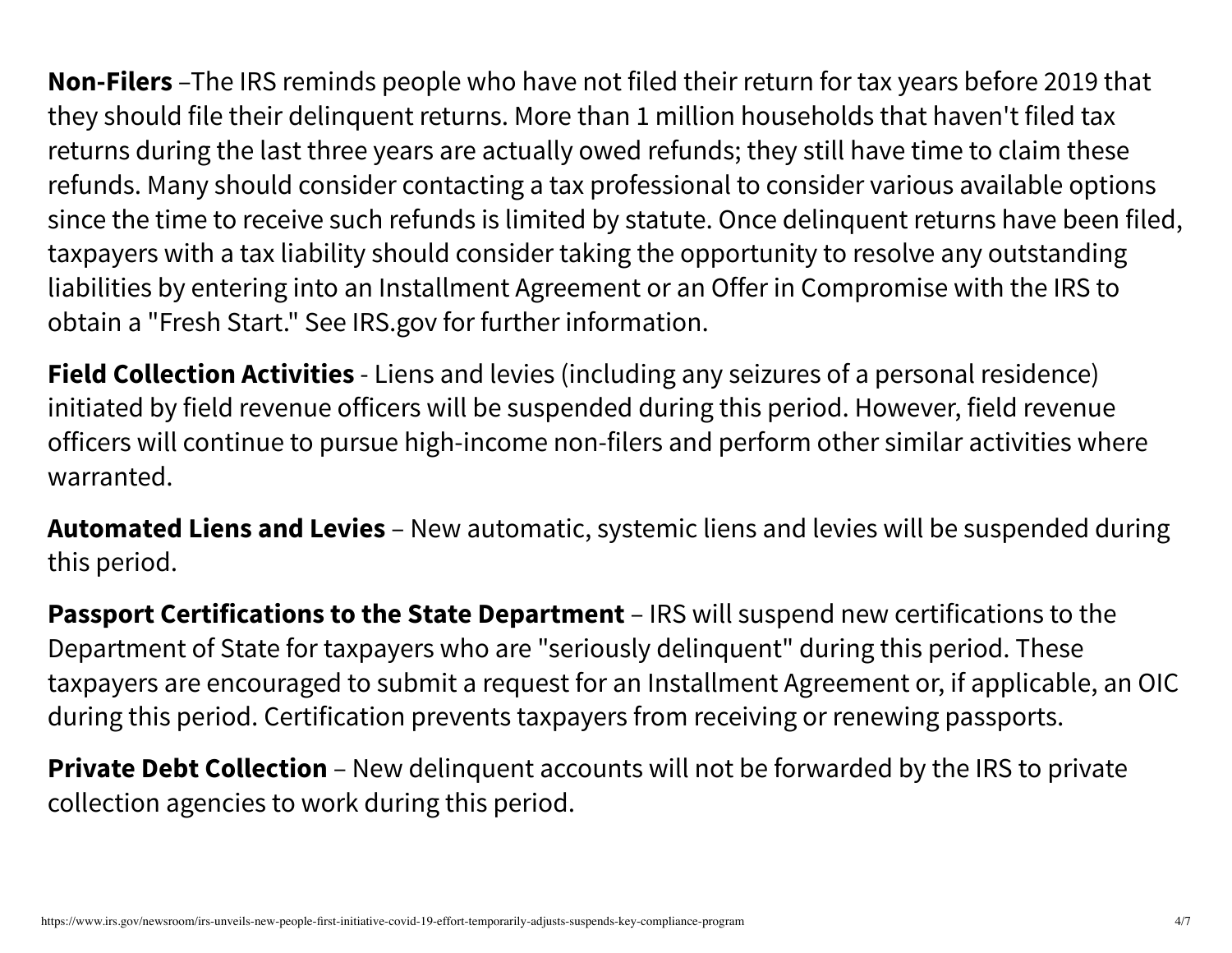**Field, Office and Correspondence Audits** – During this period, the IRS will generally not start new field, office and correspondence examinations. We will continue to work refund claims where possible, without in-person contact. However, the IRS may start new examinations where deemed necessary to protect the government's interest in preserving the applicable statute of limitations.

- **In-Person Meetings -** In-person meetings regarding current field, office and correspondence examinations will be suspended. Even though IRS examiners will not hold in-person meetings, they will continue their examinations remotely, where possible. To facilitate the progress of open examinations, taxpayers are encouraged to respond to any requests for information they already have received - or may receive - on all examination activity during this period if they are able to do so.
- **Unique Situations** Particularly for some corporate and business taxpayers, the IRS  $\bullet$ understands that there may be instances where the taxpayers desire to begin an examination while people and records are available and respective staffs have capacity. In those instances when it's in the best interest of both parties and appropriate personnel are available, the IRS may initiate activities to move forward with an examination -- understanding that COVID-19 developments could later reduce activities for an agreed period.
- **General Requests for Information** In addition to compliance activities and examinations, the  $\bullet$ IRS encourages taxpayers to respond to any other IRS correspondence requesting additional information during this time if possible.

**Earned Income Tax Credit and Wage Verification Reviews** – Taxpayers have until July 15, 2020, to respond to the IRS to verify that they qualify for the Earned Income Tax Credit or to verify their income. These taxpayers are encouraged to exercise their best efforts to obtain and submit all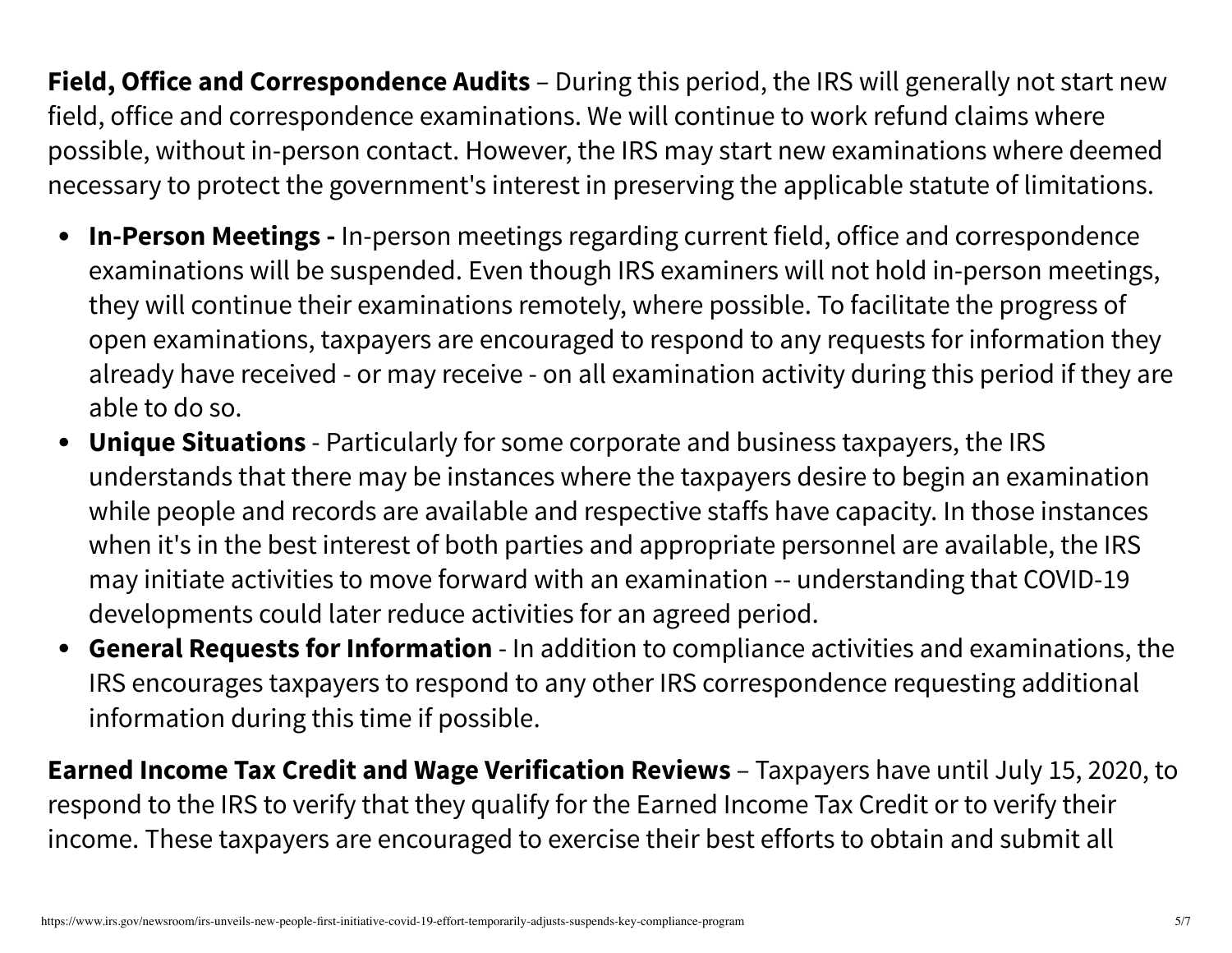requested information, and if unable to do so, please reach out to the IRS indicating the reason such information is not available. Until July 15, 2020, the IRS will not deny these credits for a failure to provide requested information.

**Independent Office of Appeals** – Appeals employees will continue to work their cases. Although Appeals is not currently holding in-person conferences with taxpayers, conferences may be held over the telephone or by videoconference. Taxpayers are encouraged to promptly respond to any outstanding requests for information for all cases in the Independent Office of Appeals.

**Statute of Limitations -** The IRS will continue to take steps where necessary to protect all applicable statutes of limitations. In instances where statute expirations might be jeopardized during this period, taxpayers are encouraged to cooperate in extending such statutes. Otherwise, the IRS will issue Notices of Deficiency and pursue other similar actions to protect the interests of the government in preserving such statutes. Where a statutory period is not set to expire during 2020, the IRS is unlikely to pursue the foregoing actions until at least July 15, 2020.

**Practitioner Priority Service** – Practitioners are reminded that, depending on staffing levels and allocations going forward, there may be more significant wait times for the PPS. The IRS will continue to monitor this as situations develop.

"The IRS will continue to review and, where appropriate, modify or expand the People First Initiative as we continue reviewing our programs and receive feedback from others," Rettig said. "We are committed to helping people get through this period, and our employees will remain